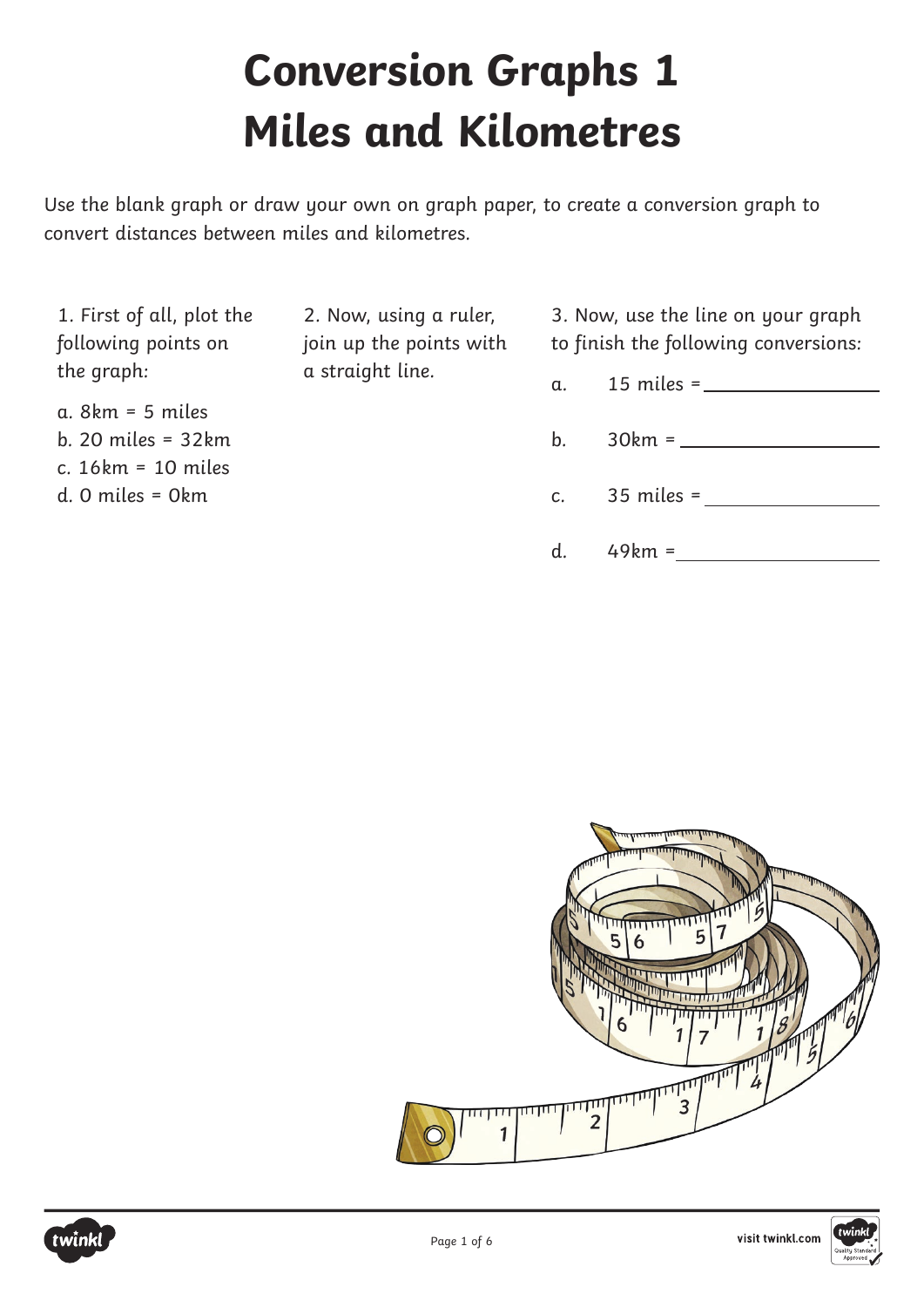#### **Conversion Graphs 2 Kilometres and Miles**





twi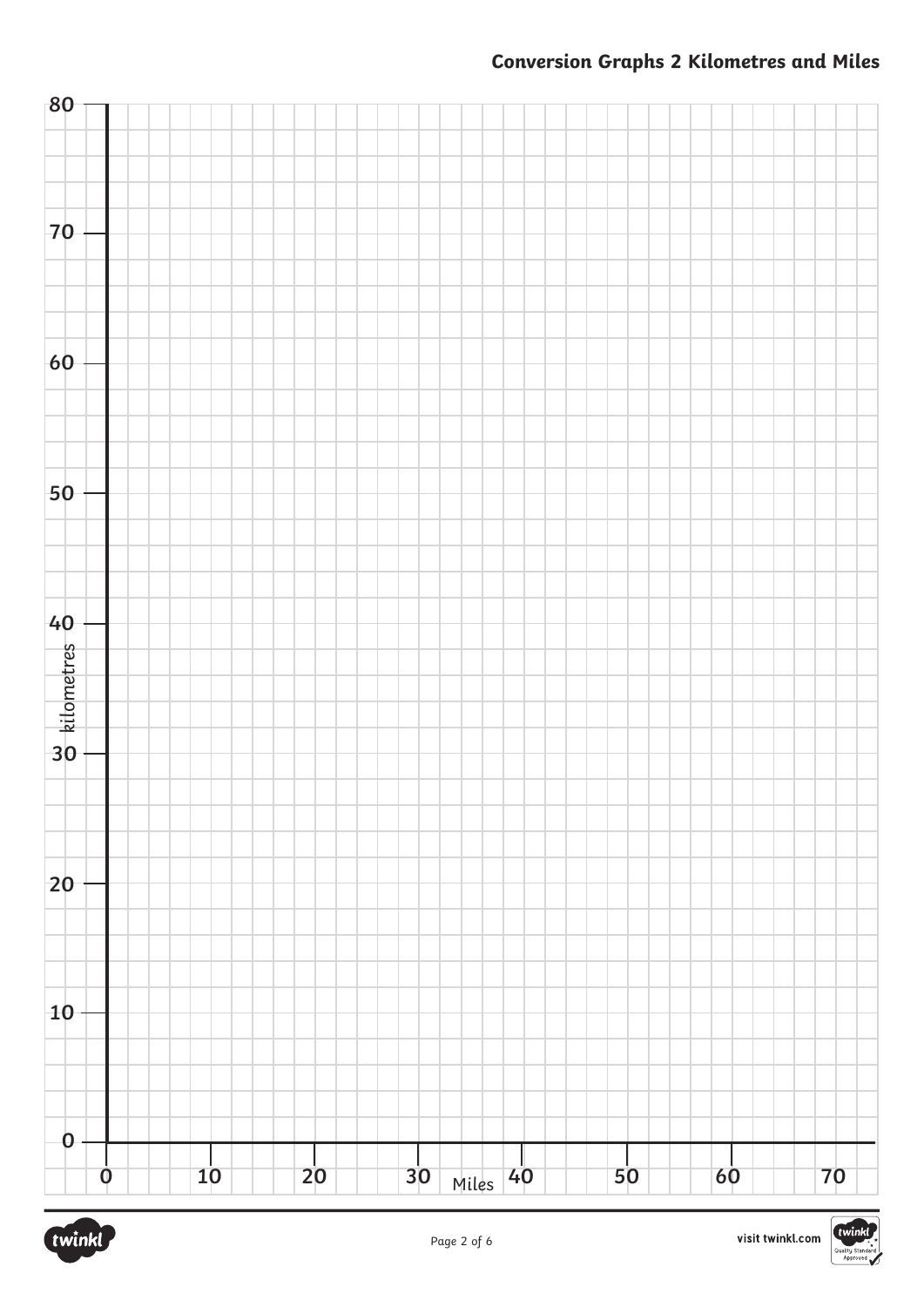# **Conversion Graphs 2 Centimetres and Inches**

Use the blank graph below, or draw your own on graph paper, to create a conversion graph to convert lengths between centimetres and inches.

1. First of all, plot the following points on the graph:

a. 4 inches = 10cm b. 51cm = 20 inches c. 10 inches = 25cm d. 0cm = 0 inches

2. Now, using a ruler, join up the points with a straight line.

- 3. Now, use the line on your graph to finish the following conversions:
- a. 16 inches =
- b.  $30$  inches =  $\frac{1}{2}$
- c.  $60 \text{ cm} =$
- d. 100 cm =





visit twinkl.com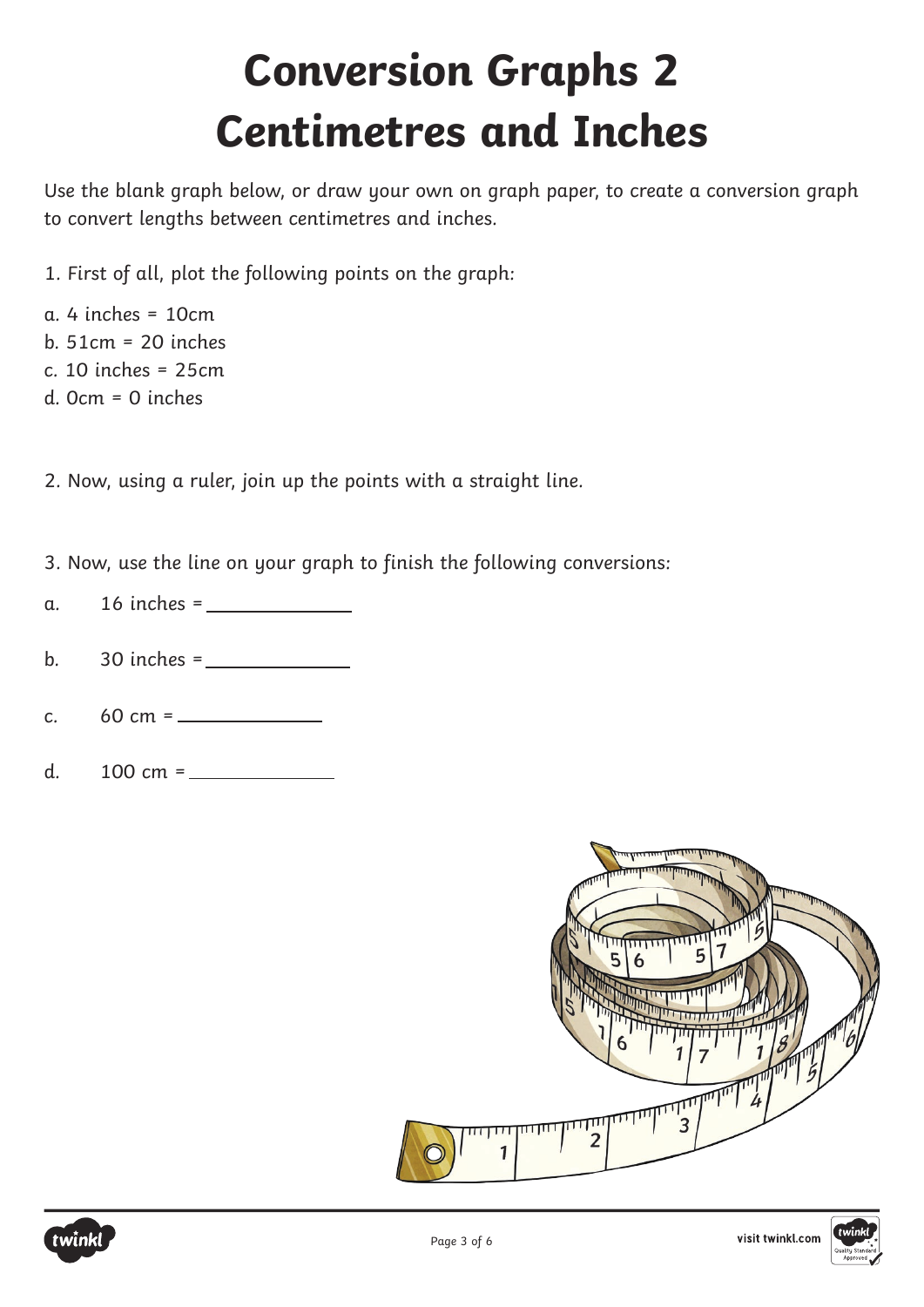#### **Conversion Graphs 2 Centimetres and Inches**



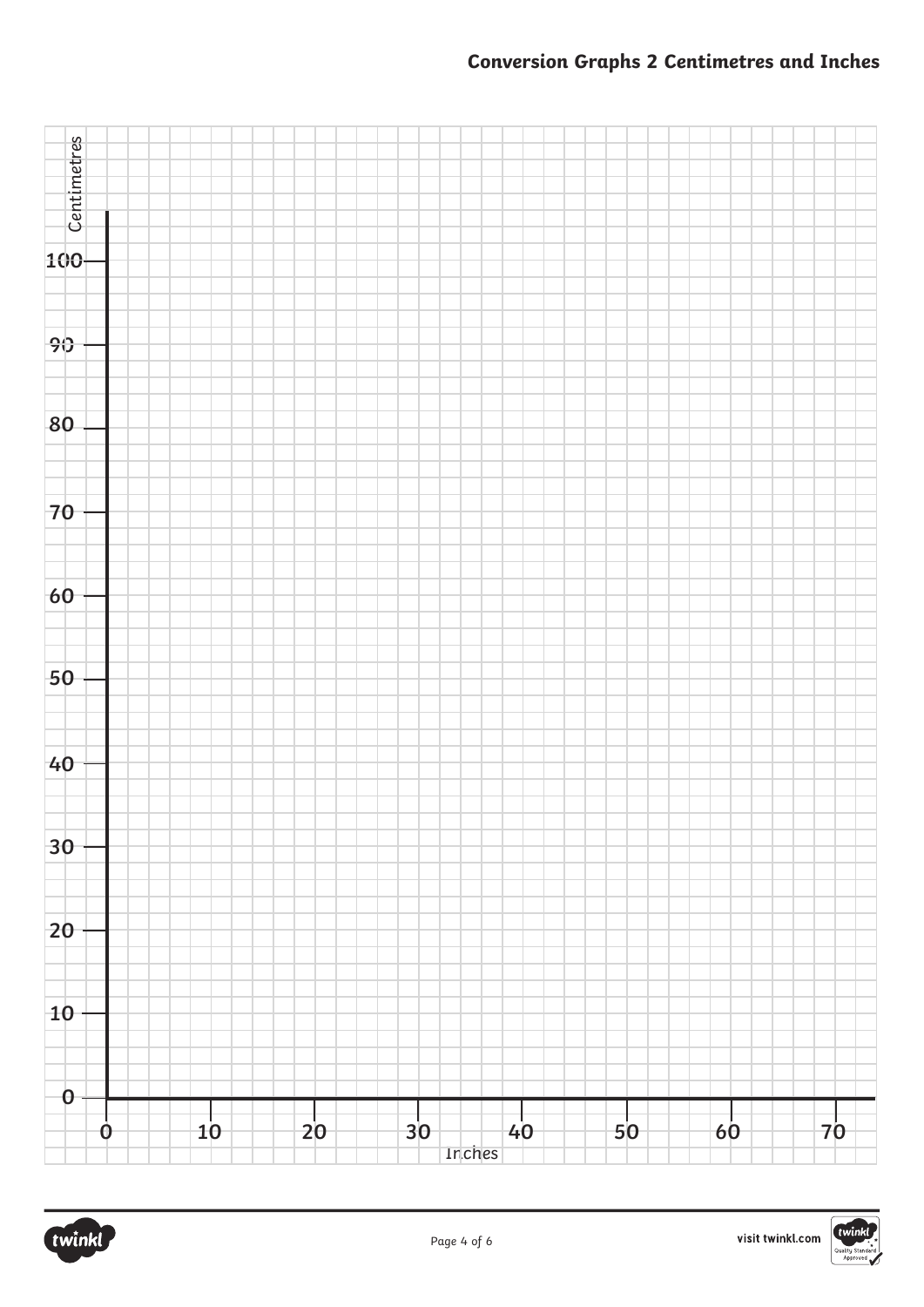# **Conversion Graphs 3 Celsius and Fahrenheit**

Use the blank graph below, or draw your own on graph paper, to create a conversion graph to convert temperatures between Celsius and Fahrenheit.

1. First of all, plot the following points on the graph:

a.  $10^{\circ}$ C =  $50^{\circ}$ F b. 32°F = 0°C c. 5°C = 41°F d.  $68°F = 20°C$ 

2. Now, using a ruler, join up the points with a straight line.

3. Now, use the line on your graph to finish the following conversions:

- a. 60°F =
- b. 25°C =
- c.  $100^{\circ}$ F =  $\_$
- d. 32°C =